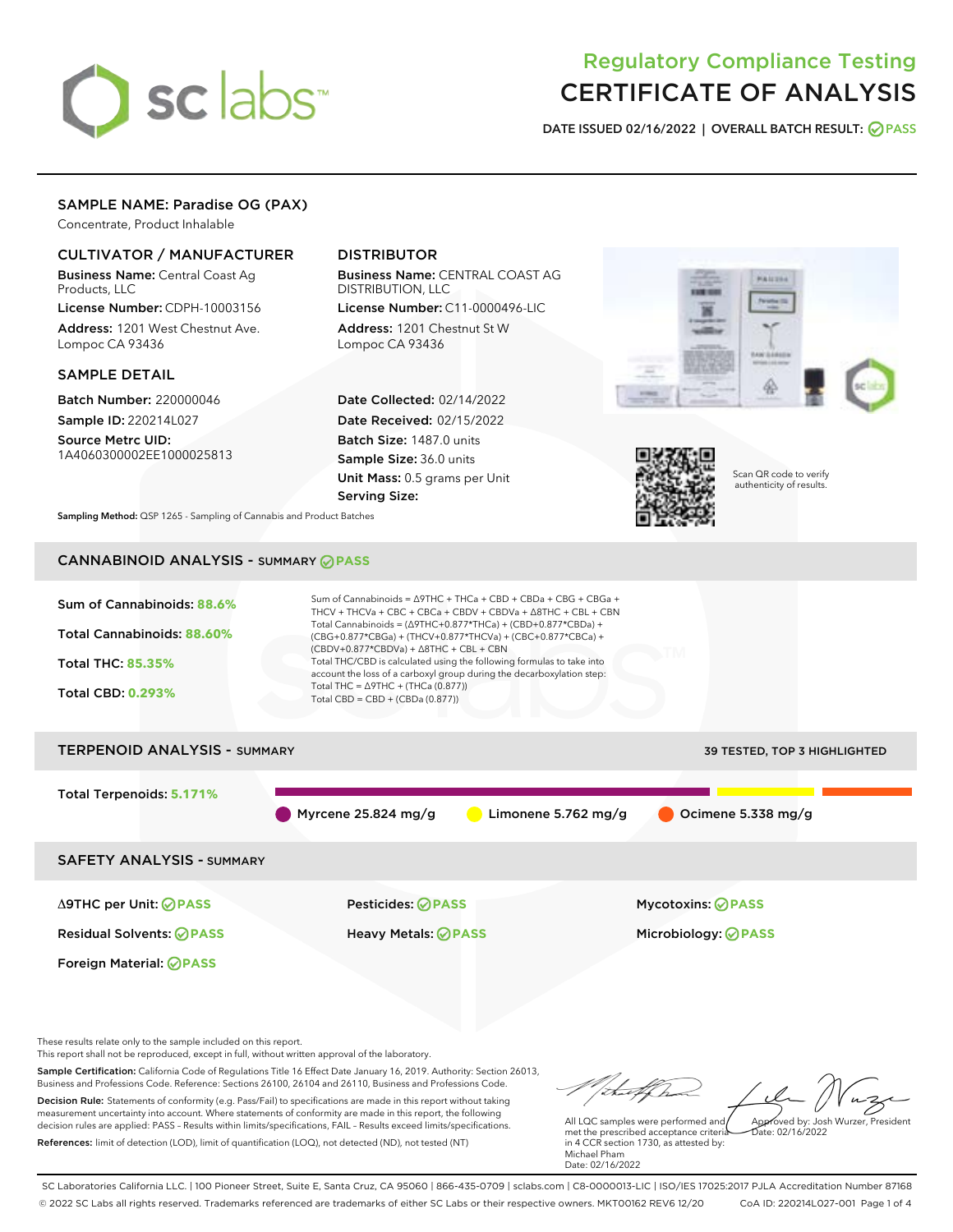



PARADISE OG (PAX) | DATE ISSUED 02/16/2022 | OVERALL BATCH RESULT:  $\bigcirc$  PASS

#### CANNABINOID TEST RESULTS - 02/15/2022 2 PASS

Tested by high-performance liquid chromatography with diode-array detection (HPLC-DAD). **Method:** QSP 1157 - Analysis of Cannabinoids by HPLC-DAD

#### TOTAL CANNABINOIDS: **88.60%**

Total Cannabinoids (Total THC) + (Total CBD) + (Total CBG) + (Total THCV) + (Total CBC) + (Total CBDV) + ∆8THC + CBL + CBN

TOTAL THC: **85.35%** Total THC (∆9THC+0.877\*THCa)

TOTAL CBD: **0.293%**

Total CBD (CBD+0.877\*CBDa)

TOTAL CBG: 2.132% Total CBG (CBG+0.877\*CBGa)

TOTAL THCV: 0.37% Total THCV (THCV+0.877\*THCVa)

TOTAL CBC: ND Total CBC (CBC+0.877\*CBCa)

TOTAL CBDV: ND Total CBDV (CBDV+0.877\*CBDVa)

| <b>COMPOUND</b>  | LOD/LOQ<br>(mg/g)          | <b>MEASUREMENT</b><br><b>UNCERTAINTY</b><br>(mg/g) | <b>RESULT</b><br>(mg/g) | <b>RESULT</b><br>(%) |
|------------------|----------------------------|----------------------------------------------------|-------------------------|----------------------|
| <b>A9THC</b>     | 0.06 / 0.26                | ±29.360                                            | 853.50                  | 85.350               |
| <b>CBG</b>       | 0.06/0.19                  | ±0.840                                             | 21.32                   | 2.132                |
| <b>THCV</b>      | 0.1 / 0.2                  | ±0.18                                              | 3.7                     | 0.37                 |
| <b>CBD</b>       | 0.07/0.29                  | ±0.136                                             | 2.93                    | 0.293                |
| <b>CBN</b>       | 0.1 / 0.3                  | ±0.15                                              | 2.3                     | 0.23                 |
| $\triangle$ 8THC | 0.1 / 0.4                  | ±0.18                                              | 2.2                     | 0.22                 |
| <b>THCa</b>      | 0.05/0.14                  | N/A                                                | <b>ND</b>               | <b>ND</b>            |
| <b>THCVa</b>     | 0.07/0.20                  | N/A                                                | <b>ND</b>               | <b>ND</b>            |
| <b>CBDa</b>      | 0.02/0.19                  | N/A                                                | <b>ND</b>               | <b>ND</b>            |
| <b>CBDV</b>      | 0.04 / 0.15                | N/A                                                | <b>ND</b>               | <b>ND</b>            |
| <b>CBDVa</b>     | 0.03/0.53                  | N/A                                                | <b>ND</b>               | <b>ND</b>            |
| <b>CBGa</b>      | 0.1 / 0.2                  | N/A                                                | <b>ND</b>               | <b>ND</b>            |
| <b>CBL</b>       | 0.06 / 0.24                | N/A                                                | <b>ND</b>               | <b>ND</b>            |
| <b>CBC</b>       | 0.2 / 0.5                  | N/A                                                | <b>ND</b>               | <b>ND</b>            |
| <b>CBCa</b>      | 0.07/0.28                  | N/A                                                | <b>ND</b>               | <b>ND</b>            |
|                  | <b>SUM OF CANNABINOIDS</b> |                                                    | 886.0 mg/g              | 88.6%                |

#### **UNIT MASS: 0.5 grams per Unit**

| ∆9THC per Unit                         | 1100 per-package limit | 426.75 mg/unit | <b>PASS</b> |
|----------------------------------------|------------------------|----------------|-------------|
| <b>Total THC per Unit</b>              |                        | 426.75 mg/unit |             |
| <b>CBD per Unit</b>                    |                        | $1.46$ mg/unit |             |
| <b>Total CBD per Unit</b>              |                        | $1.46$ mg/unit |             |
| <b>Sum of Cannabinoids</b><br>per Unit |                        | 443.0 mg/unit  |             |
| <b>Total Cannabinoids</b><br>per Unit  |                        | 443.0 mg/unit  |             |

| <b>COMPOUND</b>         | LOD/LOQ<br>(mg/g) | <b>MEASUREMENT</b><br><b>UNCERTAINTY</b><br>(mg/g) | <b>RESULT</b><br>(mg/g)                         | <b>RESULT</b><br>$(\%)$ |
|-------------------------|-------------------|----------------------------------------------------|-------------------------------------------------|-------------------------|
| <b>Myrcene</b>          | 0.008 / 0.025     | ±0.3331                                            | 25.824                                          | 2.5824                  |
| Limonene                | 0.005 / 0.016     | ±0.0824                                            | 5.762                                           | 0.5762                  |
| Ocimene                 | 0.011 / 0.038     | ±0.1713                                            | 5.338                                           | 0.5338                  |
| $\beta$ Caryophyllene   | 0.004 / 0.012     | ±0.1490                                            | 4.185                                           | 0.4185                  |
| Linalool                | 0.009 / 0.032     | ±0.0979                                            | 2.576                                           | 0.2576                  |
| <b>β Pinene</b>         | 0.004 / 0.014     | ±0.0166                                            | 1.440                                           | 0.1440                  |
| $\alpha$ Pinene         | 0.005 / 0.017     | ±0.0123                                            | 1.425                                           | 0.1425                  |
| $\alpha$ Humulene       | 0.009 / 0.029     | ±0.0387                                            | 1.205                                           | 0.1205                  |
| Terpinolene             | 0.008 / 0.026     | ±0.0124                                            | 0.605                                           | 0.0605                  |
| Terpineol               | 0.016 / 0.055     | ±0.0347                                            | 0.565                                           | 0.0565                  |
| Fenchol                 | 0.010 / 0.034     | ±0.0204                                            | 0.526                                           | 0.0526                  |
| Guaiol                  | 0.009 / 0.030     | ±0.0213                                            | 0.452                                           | 0.0452                  |
| trans-β-Farnesene       | 0.008 / 0.025     | ±0.0154                                            | 0.433                                           | 0.0433                  |
| $\alpha$ Bisabolol      | 0.008 / 0.026     | ±0.0178                                            | 0.334                                           | 0.0334                  |
| Nerolidol               | 0.009 / 0.028     | ±0.0164                                            | 0.260                                           | 0.0260                  |
| <b>Borneol</b>          | 0.005 / 0.016     | ±0.0078                                            | 0.185                                           | 0.0185                  |
| Camphene                | 0.005 / 0.015     | ±0.0017                                            | 0.148                                           | 0.0148                  |
| Fenchone                | 0.009 / 0.028     | ±0.0040                                            | 0.138                                           | 0.0138                  |
| Citronellol             | 0.003 / 0.010     | ±0.0049                                            | 0.100                                           | 0.0100                  |
| Caryophyllene<br>Oxide  | 0.010 / 0.033     | ±0.0035                                            | 0.077                                           | 0.0077                  |
| $\gamma$ Terpinene      | 0.006 / 0.018     | ±0.0006                                            | 0.034                                           | 0.0034                  |
| $\alpha$ Phellandrene   | 0.006 / 0.020     | ±0.0004                                            | 0.028                                           | 0.0028                  |
| $\alpha$ Terpinene      | 0.005 / 0.017     | ±0.0004                                            | 0.026                                           | 0.0026                  |
| 3 Carene                | 0.005 / 0.018     | ±0.0003                                            | 0.018                                           | 0.0018                  |
| Nerol                   | 0.003 / 0.011     | ±0.0006                                            | 0.014                                           | 0.0014                  |
| Geraniol                | 0.002 / 0.007     | ±0.0005                                            | 0.012                                           | 0.0012                  |
| p-Cymene                | 0.005 / 0.016     | N/A                                                | <loq< th=""><th><loq< th=""></loq<></th></loq<> | <loq< th=""></loq<>     |
| Sabinene Hydrate        | 0.006 / 0.022     | N/A                                                | <loq< th=""><th><loq< th=""></loq<></th></loq<> | <loq< th=""></loq<>     |
| Sabinene                | 0.004 / 0.014     | N/A                                                | <b>ND</b>                                       | ND                      |
| Eucalyptol              | 0.006 / 0.018     | N/A                                                | <b>ND</b>                                       | ND                      |
| (-)-Isopulegol          | 0.005 / 0.016     | N/A                                                | ND                                              | ND                      |
| Camphor                 | 0.006 / 0.019     | N/A                                                | ND                                              | <b>ND</b>               |
| Isoborneol              | 0.004 / 0.012     | N/A                                                | ND                                              | ND                      |
| Menthol                 | 0.008 / 0.025     | N/A                                                | ND                                              | <b>ND</b>               |
| R-(+)-Pulegone          | 0.003 / 0.011     | N/A                                                | ND                                              | <b>ND</b>               |
| <b>Geranyl Acetate</b>  | 0.004 / 0.014     | N/A                                                | ND                                              | ND                      |
| $\alpha$ Cedrene        | 0.005 / 0.016     | N/A                                                | ND                                              | ND                      |
| Valencene               | 0.009 / 0.030     | N/A                                                | ND                                              | ND                      |
| Cedrol                  | 0.008 / 0.027     | N/A                                                | ND                                              | ND                      |
| <b>TOTAL TERPENOIDS</b> |                   |                                                    | 51.710 mg/g                                     | 5.171%                  |

SC Laboratories California LLC. | 100 Pioneer Street, Suite E, Santa Cruz, CA 95060 | 866-435-0709 | sclabs.com | C8-0000013-LIC | ISO/IES 17025:2017 PJLA Accreditation Number 87168 © 2022 SC Labs all rights reserved. Trademarks referenced are trademarks of either SC Labs or their respective owners. MKT00162 REV6 12/20 CoA ID: 220214L027-001 Page 2 of 4

# TERPENOID TEST RESULTS - 02/16/2022

Terpene analysis utilizing gas chromatography-flame ionization detection (GC-FID). **Method:** QSP 1192 - Analysis of Terpenoids by GC-FID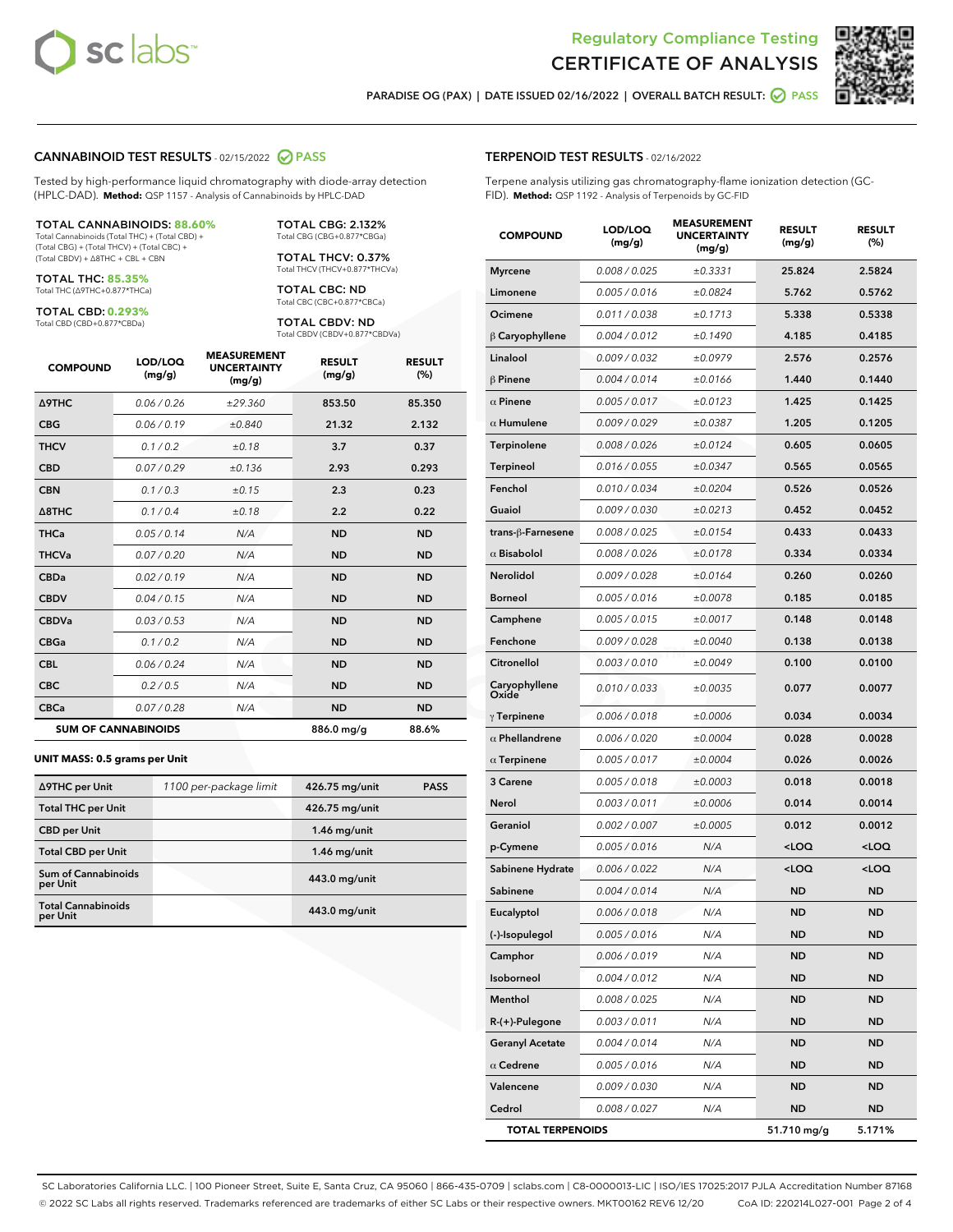



PARADISE OG (PAX) | DATE ISSUED 02/16/2022 | OVERALL BATCH RESULT:  $\bigotimes$  PASS

# CATEGORY 1 PESTICIDE TEST RESULTS - 02/16/2022 2 PASS

Pesticide and plant growth regulator analysis utilizing high-performance liquid chromatography-mass spectrometry (HPLC-MS) or gas chromatography-mass spectrometry (GC-MS). \*GC-MS utilized where indicated. **Method:** QSP 1212 - Analysis of Pesticides and Mycotoxins by LC-MS or QSP 1213 - Analysis of Pesticides by GC-MS

| <b>COMPOUND</b>             | LOD/LOQ<br>$(\mu g/g)$ | <b>ACTION</b><br><b>LIMIT</b><br>$(\mu g/g)$ | <b>MEASUREMENT</b><br><b>UNCERTAINTY</b><br>$(\mu g/g)$ | <b>RESULT</b><br>$(\mu g/g)$ | <b>RESULT</b> |
|-----------------------------|------------------------|----------------------------------------------|---------------------------------------------------------|------------------------------|---------------|
| Aldicarb                    | 0.03 / 0.08            | $\ge$ LOD                                    | N/A                                                     | <b>ND</b>                    | <b>PASS</b>   |
| Carbofuran                  | 0.02 / 0.05            | $\ge$ LOD                                    | N/A                                                     | <b>ND</b>                    | <b>PASS</b>   |
| Chlordane*                  | 0.03 / 0.08            | $\ge$ LOD                                    | N/A                                                     | <b>ND</b>                    | <b>PASS</b>   |
| Chlorfenapyr*               | 0.03/0.10              | $\ge$ LOD                                    | N/A                                                     | <b>ND</b>                    | <b>PASS</b>   |
| Chlorpyrifos                | 0.02 / 0.06            | $\ge$ LOD                                    | N/A                                                     | <b>ND</b>                    | <b>PASS</b>   |
| Coumaphos                   | 0.02 / 0.07            | $\ge$ LOD                                    | N/A                                                     | <b>ND</b>                    | <b>PASS</b>   |
| Daminozide                  | 0.02/0.07              | $\ge$ LOD                                    | N/A                                                     | <b>ND</b>                    | <b>PASS</b>   |
| <b>DDVP</b><br>(Dichlorvos) | 0.03/0.09              | $>$ LOD                                      | N/A                                                     | <b>ND</b>                    | <b>PASS</b>   |
| Dimethoate                  | 0.03 / 0.08            | $\ge$ LOD                                    | N/A                                                     | <b>ND</b>                    | <b>PASS</b>   |
| Ethoprop(hos)               | 0.03/0.10              | $>$ LOD                                      | N/A                                                     | <b>ND</b>                    | <b>PASS</b>   |
| Etofenprox                  | 0.02 / 0.06            | $\ge$ LOD                                    | N/A                                                     | <b>ND</b>                    | <b>PASS</b>   |
| Fenoxycarb                  | 0.03 / 0.08            | $\ge$ LOD                                    | N/A                                                     | <b>ND</b>                    | <b>PASS</b>   |
| Fipronil                    | 0.03/0.08              | $>$ LOD                                      | N/A                                                     | <b>ND</b>                    | <b>PASS</b>   |
| Imazalil                    | 0.02 / 0.06            | $\ge$ LOD                                    | N/A                                                     | <b>ND</b>                    | <b>PASS</b>   |
| <b>Methiocarb</b>           | 0.02 / 0.07            | $\ge$ LOD                                    | N/A                                                     | <b>ND</b>                    | <b>PASS</b>   |
| Methyl<br>parathion         | 0.03/0.10              | $\ge$ LOD                                    | N/A                                                     | <b>ND</b>                    | <b>PASS</b>   |
| <b>Mevinphos</b>            | 0.03/0.09              | $\ge$ LOD                                    | N/A                                                     | <b>ND</b>                    | <b>PASS</b>   |
| Paclobutrazol               | 0.02 / 0.05            | $\ge$ LOD                                    | N/A                                                     | <b>ND</b>                    | <b>PASS</b>   |
| Propoxur                    | 0.03/0.09              | $\ge$ LOD                                    | N/A                                                     | <b>ND</b>                    | <b>PASS</b>   |
| Spiroxamine                 | 0.03 / 0.08            | $\ge$ LOD                                    | N/A                                                     | <b>ND</b>                    | <b>PASS</b>   |
| Thiacloprid                 | 0.03/0.10              | $\ge$ LOD                                    | N/A                                                     | <b>ND</b>                    | <b>PASS</b>   |

#### CATEGORY 2 PESTICIDE TEST RESULTS - 02/16/2022 2 PASS

| <b>COMPOUND</b>          | LOD/LOO<br>$(\mu g/g)$ | <b>ACTION</b><br>LIMIT<br>$(\mu g/g)$ | <b>MEASUREMENT</b><br><b>UNCERTAINTY</b><br>$(\mu g/g)$ | <b>RESULT</b><br>$(\mu g/g)$ | <b>RESULT</b> |
|--------------------------|------------------------|---------------------------------------|---------------------------------------------------------|------------------------------|---------------|
| Abamectin                | 0.03/0.10              | 0.1                                   | N/A                                                     | <b>ND</b>                    | <b>PASS</b>   |
| Acephate                 | 0.02/0.07              | 0.1                                   | N/A                                                     | <b>ND</b>                    | <b>PASS</b>   |
| Acequinocyl              | 0.02/0.07              | 0.1                                   | N/A                                                     | <b>ND</b>                    | <b>PASS</b>   |
| Acetamiprid              | 0.02 / 0.05            | 0.1                                   | N/A                                                     | <b>ND</b>                    | <b>PASS</b>   |
| Azoxystrobin             | 0.02/0.07              | 0.1                                   | N/A                                                     | <b>ND</b>                    | <b>PASS</b>   |
| <b>Bifenazate</b>        | 0.01 / 0.04            | 0.1                                   | N/A                                                     | <b>ND</b>                    | <b>PASS</b>   |
| <b>Bifenthrin</b>        | 0.02 / 0.05            | 3                                     | N/A                                                     | <b>ND</b>                    | <b>PASS</b>   |
| <b>Boscalid</b>          | 0.03/0.09              | 0.1                                   | N/A                                                     | <b>ND</b>                    | <b>PASS</b>   |
| Captan                   | 0.19/0.57              | 0.7                                   | N/A                                                     | <b>ND</b>                    | <b>PASS</b>   |
| Carbaryl                 | 0.02/0.06              | 0.5                                   | N/A                                                     | <b>ND</b>                    | <b>PASS</b>   |
| Chlorantranilip-<br>role | 0.04/0.12              | 10                                    | N/A                                                     | <b>ND</b>                    | <b>PASS</b>   |
| Clofentezine             | 0.03/0.09              | 0.1                                   | N/A                                                     | <b>ND</b>                    | <b>PASS</b>   |

| <b>CATEGORY 2 PESTICIDE TEST RESULTS</b> - 02/16/2022 continued |
|-----------------------------------------------------------------|
|-----------------------------------------------------------------|

| <b>COMPOUND</b>               | LOD/LOQ<br>(µg/g) | <b>ACTION</b><br><b>LIMIT</b><br>$(\mu g/g)$ | <b>MEASUREMENT</b><br><b>UNCERTAINTY</b><br>$(\mu g/g)$ | <b>RESULT</b><br>(µg/g) | <b>RESULT</b> |
|-------------------------------|-------------------|----------------------------------------------|---------------------------------------------------------|-------------------------|---------------|
| Cyfluthrin                    | 0.12 / 0.38       | 2                                            | N/A                                                     | <b>ND</b>               | <b>PASS</b>   |
| Cypermethrin                  | 0.11 / 0.32       | 1                                            | N/A                                                     | <b>ND</b>               | <b>PASS</b>   |
| Diazinon                      | 0.02 / 0.05       | 0.1                                          | N/A                                                     | <b>ND</b>               | <b>PASS</b>   |
| Dimethomorph                  | 0.03 / 0.09       | 2                                            | N/A                                                     | <b>ND</b>               | <b>PASS</b>   |
| Etoxazole                     | 0.02 / 0.06       | 0.1                                          | N/A                                                     | <b>ND</b>               | <b>PASS</b>   |
| Fenhexamid                    | 0.03 / 0.09       | 0.1                                          | N/A                                                     | <b>ND</b>               | <b>PASS</b>   |
| Fenpyroximate                 | 0.02 / 0.06       | 0.1                                          | N/A                                                     | <b>ND</b>               | <b>PASS</b>   |
| Flonicamid                    | 0.03 / 0.10       | 0.1                                          | N/A                                                     | <b>ND</b>               | <b>PASS</b>   |
| Fludioxonil                   | 0.03/0.10         | 0.1                                          | N/A                                                     | <b>ND</b>               | <b>PASS</b>   |
| Hexythiazox                   | 0.02 / 0.07       | 0.1                                          | N/A                                                     | <b>ND</b>               | <b>PASS</b>   |
| Imidacloprid                  | 0.04 / 0.11       | 5                                            | N/A                                                     | <b>ND</b>               | <b>PASS</b>   |
| Kresoxim-methyl               | 0.02 / 0.07       | 0.1                                          | N/A                                                     | <b>ND</b>               | <b>PASS</b>   |
| <b>Malathion</b>              | 0.03 / 0.09       | 0.5                                          | N/A                                                     | <b>ND</b>               | <b>PASS</b>   |
| Metalaxyl                     | 0.02 / 0.07       | $\overline{c}$                               | N/A                                                     | <b>ND</b>               | <b>PASS</b>   |
| Methomyl                      | 0.03 / 0.10       | $\mathcal{I}$                                | N/A                                                     | <b>ND</b>               | <b>PASS</b>   |
| Myclobutanil                  | 0.03 / 0.09       | 0.1                                          | N/A                                                     | <b>ND</b>               | <b>PASS</b>   |
| <b>Naled</b>                  | 0.02 / 0.07       | 0.1                                          | N/A                                                     | <b>ND</b>               | <b>PASS</b>   |
| Oxamyl                        | 0.04 / 0.11       | 0.5                                          | N/A                                                     | ND                      | <b>PASS</b>   |
| Pentachloronitro-<br>benzene* | 0.03 / 0.09       | 0.1                                          | N/A                                                     | <b>ND</b>               | <b>PASS</b>   |
| Permethrin                    | 0.04 / 0.12       | 0.5                                          | N/A                                                     | <b>ND</b>               | <b>PASS</b>   |
| Phosmet                       | 0.03/0.10         | 0.1                                          | N/A                                                     | <b>ND</b>               | <b>PASS</b>   |
| Piperonylbu-<br>toxide        | 0.02 / 0.07       | 3                                            | N/A                                                     | <b>ND</b>               | <b>PASS</b>   |
| Prallethrin                   | 0.03 / 0.08       | 0.1                                          | N/A                                                     | <b>ND</b>               | <b>PASS</b>   |
| Propiconazole                 | 0.02 / 0.07       | 0.1                                          | N/A                                                     | ND                      | <b>PASS</b>   |
| Pyrethrins                    | 0.04 / 0.12       | 0.5                                          | N/A                                                     | <b>ND</b>               | <b>PASS</b>   |
| Pyridaben                     | 0.02 / 0.07       | 0.1                                          | N/A                                                     | <b>ND</b>               | <b>PASS</b>   |
| Spinetoram                    | 0.02 / 0.07       | 0.1                                          | N/A                                                     | <b>ND</b>               | <b>PASS</b>   |
| Spinosad                      | 0.02 / 0.07       | 0.1                                          | N/A                                                     | <b>ND</b>               | <b>PASS</b>   |
| Spiromesifen                  | 0.02 / 0.05       | 0.1                                          | N/A                                                     | <b>ND</b>               | <b>PASS</b>   |
| Spirotetramat                 | 0.02 / 0.06       | 0.1                                          | N/A                                                     | <b>ND</b>               | <b>PASS</b>   |
| Tebuconazole                  | 0.02 / 0.07       | 0.1                                          | N/A                                                     | ND                      | <b>PASS</b>   |
| Thiamethoxam                  | 0.03 / 0.10       | 5                                            | N/A                                                     | <b>ND</b>               | <b>PASS</b>   |
| Trifloxystrobin               | 0.03 / 0.08       | 0.1                                          | N/A                                                     | <b>ND</b>               | <b>PASS</b>   |

SC Laboratories California LLC. | 100 Pioneer Street, Suite E, Santa Cruz, CA 95060 | 866-435-0709 | sclabs.com | C8-0000013-LIC | ISO/IES 17025:2017 PJLA Accreditation Number 87168 © 2022 SC Labs all rights reserved. Trademarks referenced are trademarks of either SC Labs or their respective owners. MKT00162 REV6 12/20 CoA ID: 220214L027-001 Page 3 of 4